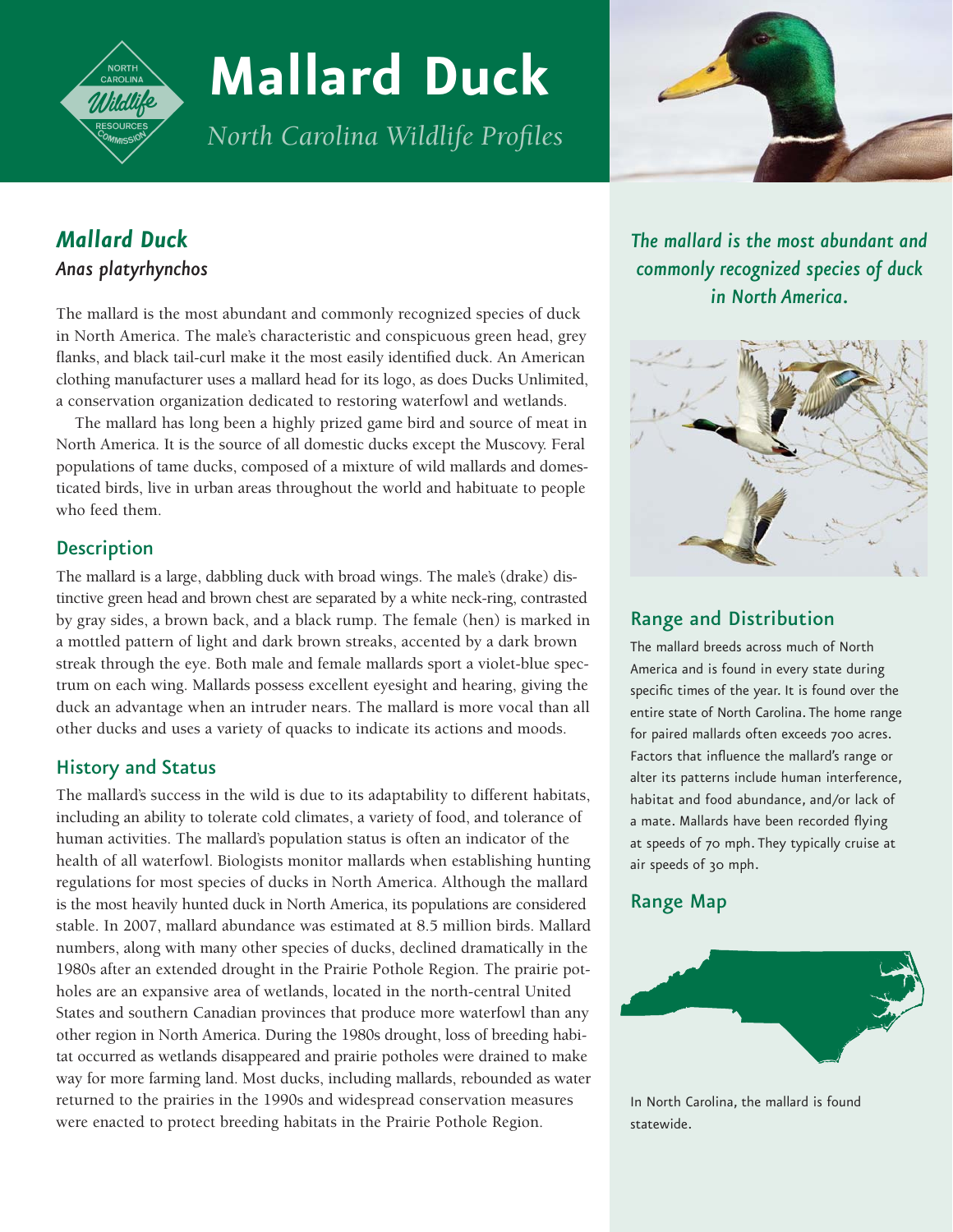### Habitat and Habits

The mallard duck is the most adaptable of all ducks and is well dispersed throughout North America. While most mallards breed on the northern prairies, many nest elsewhere, including North Carolina. Although the mallard prefers shallow wetlands for feeding and resting, it builds its nest on dry ground. During the winter months, an abundant supply of food and a safe roosting site are adequate needs for survival. Mallards feed primarily on natural foods such as wild rice, pond weed, smartweed, bulrushes, and a number of other emergent and submerged plants. When

natural foods are limited or not available, mallards rely on grains such as corn, soybeans and wheat that are left in agricultural fields as the result of harvesting, or left standing to provide winter food for waterfowl. In many agricultural areas of Canada, grain crops such as wheat have been heavily damaged because of large, migrating flocks that invade the fields after cutting and prior to combining. In the southern states, flocks of mallards often feed in rice fields. The majority of the mallard population is migratory. This means they leave their nesting sites in the North and fly as far south as northern Mexico, beginning in the fall.

## People Interactions

Mallards, like many forms of wildlife, are shy and would rather be left undisturbed. The mallard can be legally hunted in Canada, the United States and Mexico. In the southern United States, including North Carolina, the practice of releasing captive-reared mallards for hunting purposes has grown and is cause for concern. This practice increases the potential for spreading viral diseases to other waterfowl, as well as competition and hybridization with black ducks, a declining species. It also has the potential to influence population surveys of wild mallards.

**Tracks** 



## **Wild Facts**

**Classification** Class: Aves Order: Anseriformes

#### **Average Size**

Length: 19.8 -27.5 in. Wing: 10.4-11.4 in. Weight: females 2.5 lbs. males: 2.75 lbs.

#### **Food**

Omnivorous and opportunistic feeder; consumes insects and aquatic invertebrates, acorns, seeds, tubers and vegetative parts of aquatic plants, and crops, such as corn, soybeans, rice, barley, and wheat.

#### **Breeding**

Birds become sexually mature between 5 and 9 months. Mating occurs during spring. Average clutch size of about 8 or 9 eggs, with one egg laid per day.

#### **Young**

Normally, a hen will have only one clutch; however, a second clutch is possible with an early first clutch. The incubation period is 28 days. After incubation, the hen tends her brood for 8 weeks; by then, the brood can attain flight.